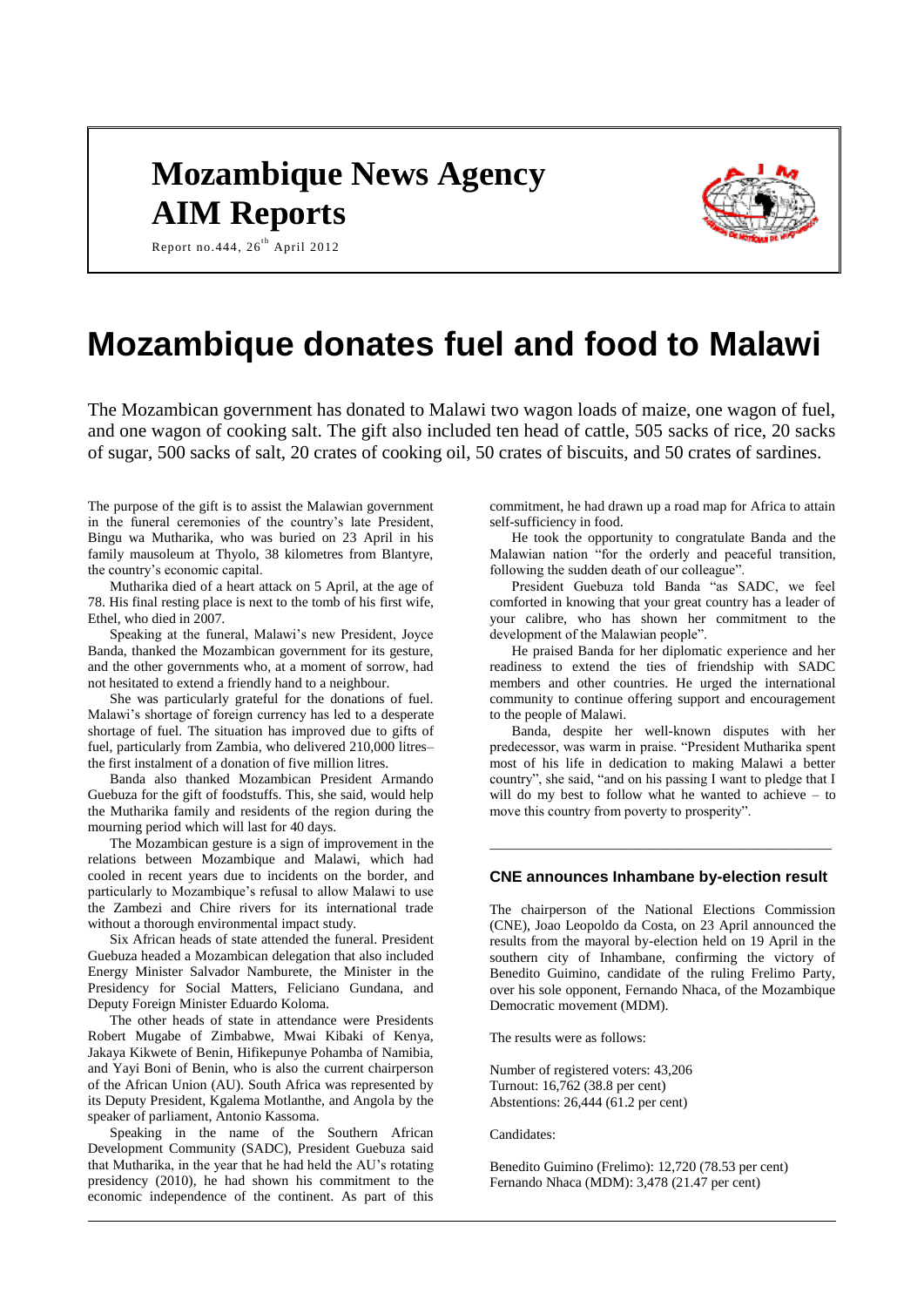# **Privatisation judged a big success**

Prime Minister Aires Ali said on 19 April that the government's decision to farm out management of the port of Maputo to a private company has produced results of great importance for the country's economy.

Speaking at the Second Annual Conference of Maputo Port, Ali said that, thanks to the investments undertaken by the Maputo Port Development Company (MPDC), the port is now financially more robust, and is more competitive, offering a speedy response to the concerns of its users.

The Mozambican government farmed out management of the port to MPDC in 2003, initially for a period of 15 years. The results were positive enough for the government, in 2010, to extend the lease for a further 15 years.

MPDC is a consortium of the private Portus Indico (with 51 per cent) the publicly owned port and rail company CFM (33 per cent), and the Mozambican state (16 per cent). Portus Indico is 48.5 per cent owned by DP World of Dubai, 48.5 per cent by Grindrod International of South Africa, and three per cent by Mocambique Gestores.

Ali recalled that, when it leased out the port to private management in 2003, it believed that this was the best way of making the port more modern and more competitive. "Today we have the privilege to witness the harvesting of these fruits", he said. "Our optimism is based on the forecast that this year Maputo Port will handle 14 million tonnes of cargo compared with 4.5 million tonnes a year prior to the lease, representing a growth of about 200 per cent".

As a corollary to this growth the port is now a major contributor to the public treasury. About a quarter of the country's customs revenue comes from Maputo Port.

"We are sure that the investments being made in Maputo Port will shortly have a significant impact on the real transformation of the lives of our people", declared Ali.

The Master Plan for the port, budgeted at \$1.7 billion, and under implementation since 2009, envisages an ambitious programme of investment in dredging the entrance channel, expanding the coal, container, vehicles and dry bulk terminals, and building or rehabilitating internal rail lines and roads, and the quays.

With these investments, a significant increase in traffic and the creation of more jobs are expected in coming years.

The downside was the increased use of roads to transport goods to and from the port. Ali pointed out that this reduces the useful life of the roads, increases fuel consumption, and has damaging environmental impacts.

To reverse this situation, the Prime Minister wanted to see an increase in the capacity of the country's railways. "I pose this challenge to CFM, as a partner in MPDC, and as the country's rail operator", he said.

Ali stressed that the Mozambican ports and railways should be endowed with the necessary capacity to take maximum advantage of opportunities offered by the market.

"Our country must take advantage of its geo-strategic location", he said, "by reacting speedily to the needs of the market, and by creating the transport conditions to ensure that the strategic resources generated by the countries of the hinterland reach the international market at competitive prices".

According to the MPDC statistics the amount of cargo handled by the port increased from 4.5 million tonnes in 2003 to 11.8 million tonnes in 2011, and is expected to reach 14 million tonnes this year. The expansion plan envisages an enormous increase in cargo, to 40 million tonnes a year within the next five to six years.

Much of this will be coal and iron. The coal terminal currently handles six million tonnes. This is expected to rise to 30 million tonnes a year – 20 million tonnes of coal and 10 million tonnes of iron ore (magnetite). The coal will mostly come from South Africa and Botswana.

#### *SA mining companies prefer roads to rail*

Transport Minister Paulo Zucula told reporters on 20 April that South African mining operators prefer to send their mineral exports to Maputo port by road because of the prohibitive fees charged by the South African authorities for use of the rail system.

Zucula said that the preference exporters express for roads has nothing to do with the Mozambican rail system. The railway between Ressano Garcia, on the South African border, and Maputo port has unused capacity of two million tonnes a year, Zucula said it has a capacity for eight million tonnes or cargo a year, but is only moving six million tonnes.

"What is happening is that the mining companies in South Africa pay high fees to use the railway to Ressano Garcia, which is intended to persuade them to use the port of Durban rather than Maputo", said Zucula, "Rather than pay that price, they prefer to come to Maputo by road which is much cheaper".

The government would like the Port of Maputo to send rail wagons to Ressano Garcia, and load the South African cargo into them – but there are not enough spare wagons available.

Zucula said that discussions have been held with the South African state rail company Transnet in an attempt to standardize transport prices, so that Maputo port will no longer be at a disadvantage.

#### **Further funds pledged for demining**

The Australian government is to provide, via the United Nations Development Programme (UNDP), \$3 million to support demining programmes under way in Mozambique.

This financial aid will be channelled over the next three years to the three humanitarian agencies working on mine clearance. The purpose is to ensure that all known minefields are cleared of mines by 2014 – this is the deadline for Mozambique to complete demining under the Ottawa Convention outlawing anti-personnel land mines.

There are still 16 million square metres of land suspected to contain mines, and which must be cleared before March 2014. The most heavily affected areas are in southern and central Mozambique.

Under its Plan of Action against Mines, the National Demining Institute (IND) intends to clear 25 districts of land mines this year, leaving 17 for 2013. Of Mozambique's 128 districts, the demining programme has already cleared 86.

The IND estimates that \$32 million is required to conclude the demining programme. So far less than half this sum – about \$14 million– has been pledged.

The Ottawa Convention obliges the 156 signatory countries to conclude demining within 10 years. Since Mozambique acceded to the convention in 1999, it should have ended mine clearance by 2009. This deadline was impossible to meet, and so the Mozambican government requested, and was granted, a five year extension to 2014.

This is a condensed version of the AIM daily news service. For details contact aim@aim.org.mz

\_\_\_\_\_\_\_\_\_\_\_\_\_\_\_\_\_\_\_\_\_\_\_\_\_\_\_\_\_\_\_\_\_\_\_\_\_\_\_\_\_\_\_\_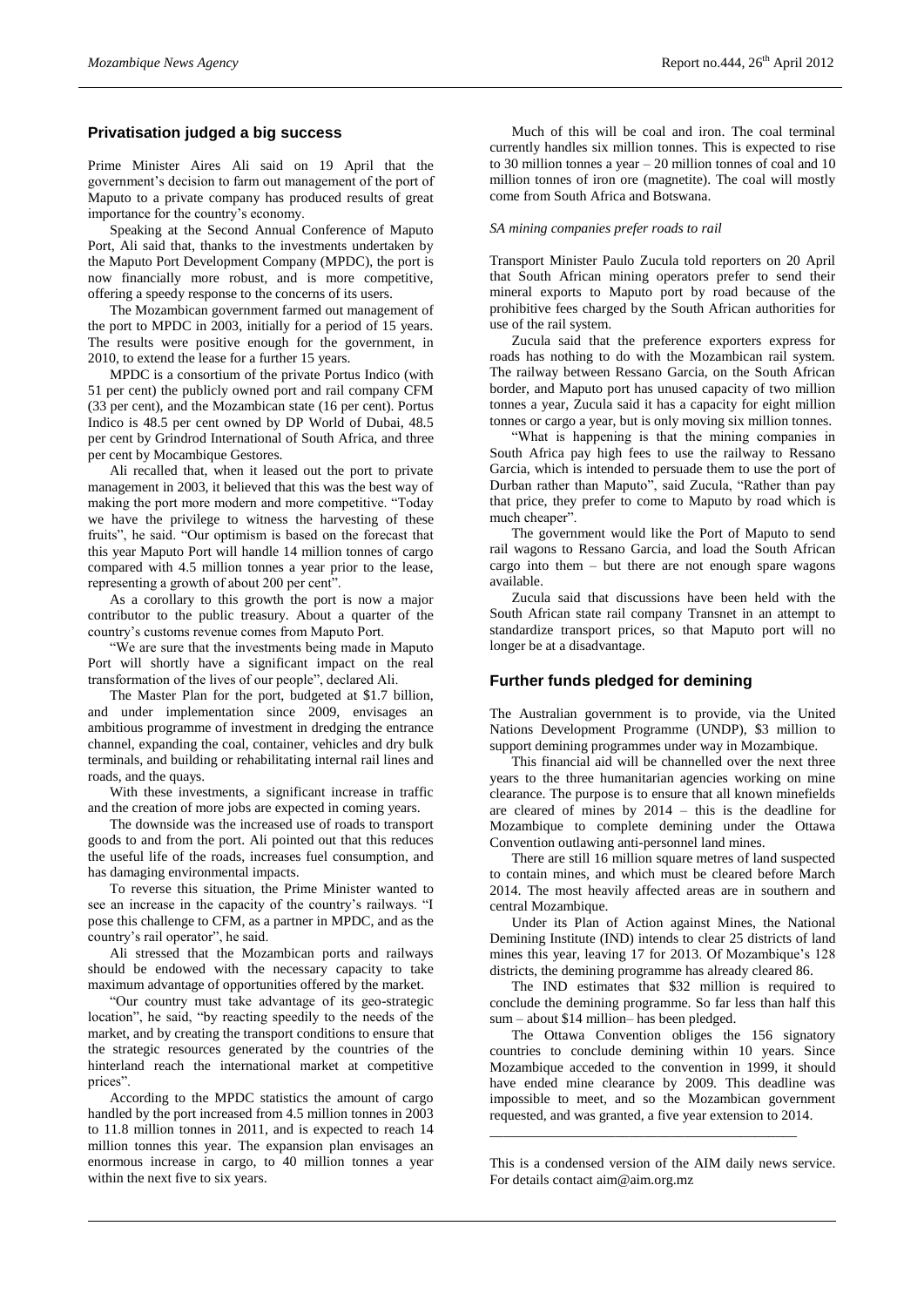# **Graca Machel appointed President of SOAS**

The School of Oriental and African Studies (SOAS) has appointed Graca Machel as its new President. Machel was Mozambique's first Education Minister, and is the widow of the country's first head of state, Samora Machel.

Graca Machel, who is now married to former South African President Nelson Mandela, takes over the post from Baroness Helena Kennedy, who held it for the past ten years,

According to the chairperson of the SOAS Governing Body, Dr Tim Miller, "this is an immensely proud moment for SOAS. Mrs Machel is highly regarded as an international advocate for women's and children's rights and for her work as a social and political activist. Her achievements are prolific and she is a huge inspiration to many, including our own staff and students".

Graca Machel declared, "it is a great honour to accept the position of President of SOAS. SOAS is a highly regarded international institution whose alumni include many students that have gone on to become activists and leaders in economic, political and social change throughout the world. I look forward to making a modest contribution to the outstanding work of SOAS."

The President is not an executive post. In this role, Machel will be expected to preside over graduation and other ceremonies and act as an ambassador for SOAS.

#### **ProSavana a priority programme - PM**

Prime Minister Aires Ali has described the agricultural project ProSavana as a priority which should merit due attention from all the parties involved, in order to overcome possible difficulties and ensure success.

ProSavana is an abbreviation for the Programme of Triangular Cooperation for Developing Agriculture in the Tropical Savannahs of Mozambique. It will be developed in the north of the country, mostly along the Nacala Development Corridor, and is intended to increase agricultural productivity, using the transfer of technology.

Mozambique's partners in the programme are Brazil and Japan, and Ali was speaking on 20 April to a group of Japanese and Brazilian business people who had just visited ProSavana areas in Nampula and Cabo Delgado provinces.

The group assessed as positive the agricultural potential of the areas they had visited. The advantages they found included the commitment expressed by the government, the motivation of local agricultural producers, the existence of basic infrastructure and of a system favourable to investment, and access to domestic and foreign markets.

Nonetheless, the head of the Brazilian delegation, Luis Nishimori, pointed to some constraints that must be overcome if the programme is to produce rapid results – namely the need to establish a value chain, the development of agricultural technology, the strengthening of agricultural extension, and community consultation over access to land.

"Other difficulties concern poor access to inputs and credit, public security and feeble environmental awareness locally", said Nishimori.

Ali said that the difficulties found by the mission should be regarded as challenges, and solutions must be found to them in order for ProSavana to advance rapidly.

He considered the visit by the Brazilian-Japanese mission as an important stage in the programme's take-off.

Ali hoped that with the involvement of Mozambicans, Brazilians and Japanese it will be possible to increase employment, achieve food security and reduce poverty along the Nacala Corridor and in adjacent areas.

# **Cordial meeting held with Dhlakama**

President Armando Guebuza has told reporters that his meeting on 15 April with Afonso Dhlakama, leader of the main opposition party, Renamo, had been cordial but had reached no conclusion on various issues raised by Renamo.

The meeting took place in the northern city of Nampula, where Dhlakama has been living for the last three years. President Guebuza said that, since he had been speaking at a youth conference in Nampula that day, he took the opportunity to speak with Dhlakama.

The two men spoke about the clashes on 8 March, when the police stormed the Renamo office in Nampula, where a large number of demobilised Renamo soldiers and armed members of Renamo's illegal security force, known as its "Presidential Guard", had gathered.

"He has his version and I have a different vision of reality", said President Guebuza. "We exchanged points of view and we agreed that peace must be maintained".

According to the police, the clash occurred because members of Renamo opened fire on a police vehicle. The police returned fire, and in the shoot-out one police officer and one Renamo member lost their lives.

"We have different ways of viewing the problem", said President Guebuza. "I explained my position. He has a different view".

He said Dhlakama had raised issues concerning the electoral legislation, notably the composition of the National Elections Commission (CNE) and an article in the existing law which Renamo claims facilitates fraud.

"We concluded that this is not something to be discussed by the two leaders", said President Guebuza, "since it is in good hands in the Assembly of the Republic (the Mozambican parliament), which is amending the legislation".

President Guebuza made a point of raising economic issues with Dhlakama. "I drew his attention to what is happening in our country in terms of large scale foreign investment", he said. "I believe the opposition has a role to play in encouraging the climate for investment".

The meeting did not advance any solution to the question of Renamo's "Presidential Guard", a group of fighters who have not yet been demobilised, almost 20 years after the peace agreement signed in Rome between the government and Renamo. These armed men "are a problem for us, but also for Renamo", said President Guebuza.

"The meeting was cordial and showed it is possible for us to talk", he said. There were no conclusions, but "dialogue does not always lead to immediate decisions, it's a process".

The two men had agreed to keep in contact by phone, and would meet face to face "when necessary".

### **High grade graphite found in Cabo Delgado**

The Australian mining company Syrah Resources on 18 April announced that it has found high grade graphite resources at its Balama project located in the district of Namuno, in the northern province of Cabo Delgado.

Syrah stated "significant high grade results over broad intervals support Syrah's view that Balama has excellent potential to host a large, high grade graphite deposit".

It hopes that early next year it will have done enough research to formally estimate the volume of the resource.

Graphite is a form of carbon which is highly valued due to its properties as a conductor of electricity. It is used in batteries and fuel cells, and is the basis for the "miracle material" graphene. The price of graphite has recently rocketed to around \$3,000 a tonne.